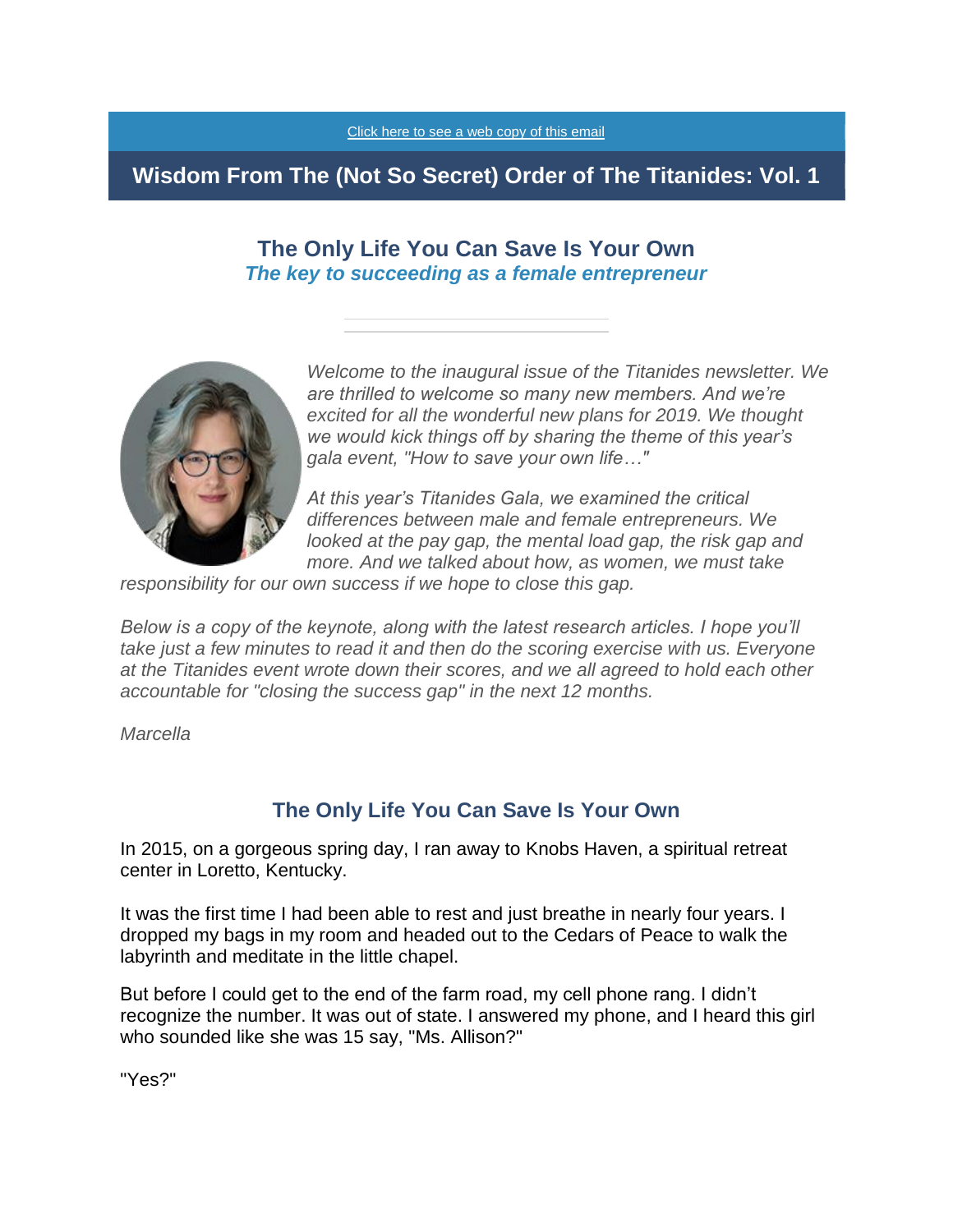"This is Amber, from the rehabilitation center in St. Louis. You need to come get your son Jake. We're closing."

I was dumbstruck and furious. "What in the hell are you talking about? I just spent three weeks getting the insurance approved and paid \$500 to fly him there, and he's supposed to stay for three months."

I hung up and threw my phone so hard at the wall, it broke. Then I stormed over to the office of JoAnn Gates, the very lovely spiritual director of the retreat center.

"The facility in St. Louis called, the one I killed myself to get Jake into… the special dual-diagnosis facility that's supposed to treat mental illness and addiction… they are closing! Because, get this… there's more money in detox! I can't freaking deal with this anymore."

JoAnn said in her incredibly calm voice, "Then don't."

"You don't understand. Jake's only been there two weeks and they want to send him home now. I swear if you weren't already insane, the mental health care system would drive you insane! I can't take it anymore!"

And JoAnn said again, "Then don't."

"You're not listening. I cannot run a psychiatric ward and rehab center in my house. I've spent four years trying to save this kid. I've fought insurance companies and doctors and hospitals and rehab centers. I can't do this anymore."

"Then don't."

The next day, as I drove back to Cincinnati, I was screaming and yelling at God at the top of my lungs on the Blue Grass Parkway. Small animals were afraid to cross the road. "I'm done, do you hear me? I'm done. I can't do this anymore."

And over and over again, all the way home, I heard JoAnn saying, "Then don't." I heard her when I stopped for gas. When I grabbed a cup of coffee in Lexington. And when I crossed the bridge over the Ohio. "Then don't." "Then don't." "Then don't."

That Friday, my husband Tom and I picked Jake up at the airport, and we drove him straight to a small efficiency apartment we had rented near my office.

The day before, we had trekked over to Goodwill. Do you know you can outfit an entire apartment for like \$350? I'm talking a couch and a chair and silverware and some really bad artwork. We outfitted that entire apartment, filled the refrigerator with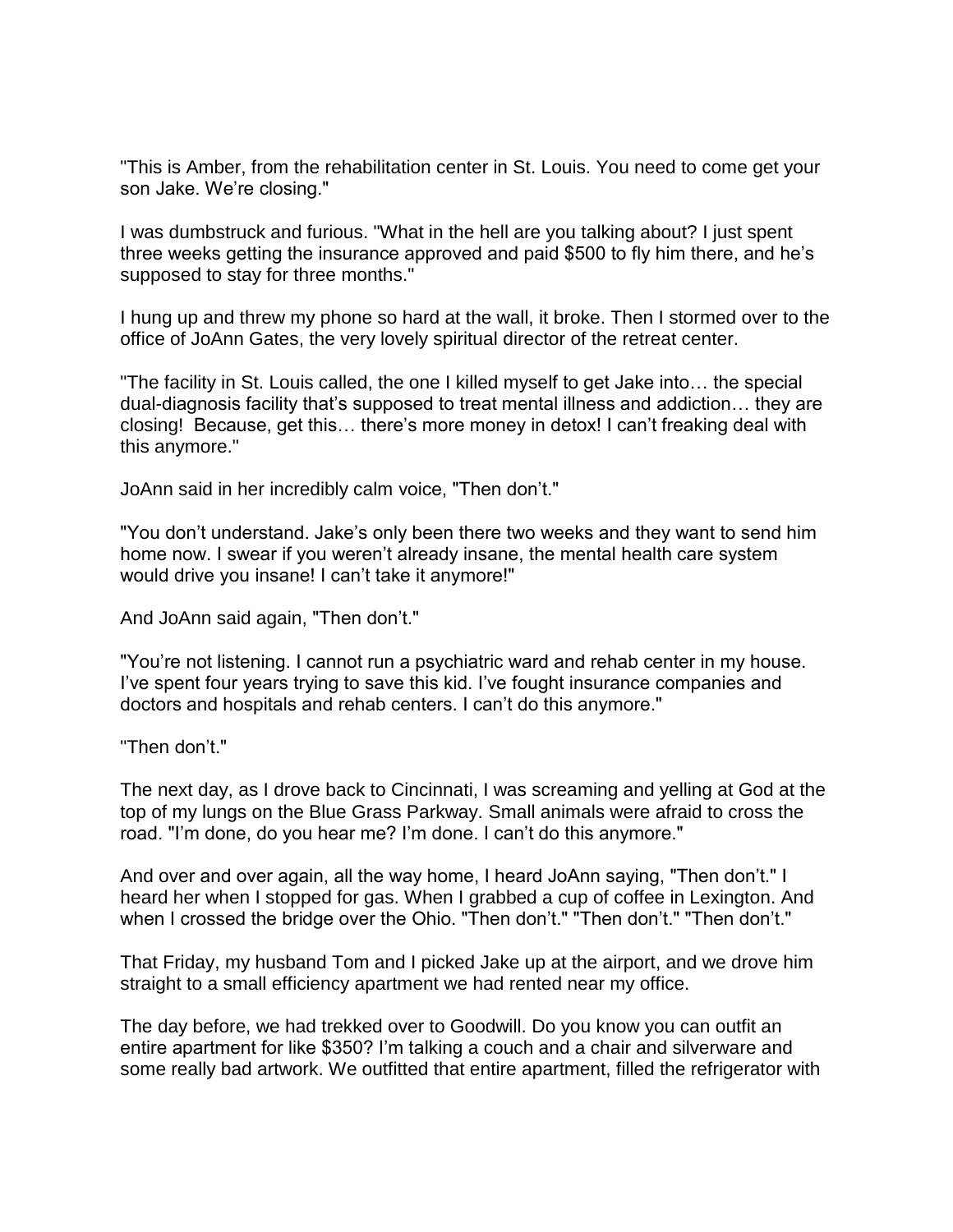groceries, unloaded all his books and clothes and TV from our house and just put it all in the apartment.

We dropped Jake off, and we said, "Buddy, you've got food. You've got your medications. There's an AA meeting down the street. This is up to you now."

And I was so convinced that Jake was not going to be alive by the next morning that I called my girlfriend in Al-Anon that night, and I asked her to meet the ambulance with me in the morning.

And Tom and I drove back home, and I just went to bed. I wasn't worried. I wasn't freaking out. I wasn't upset. I was just completely done. I had absolutely nothing left to give.

The next morning, my phone rang about 8 a.m. It was Jake. "Hey, Mom, how's it going?" He was up, reading a book, making coffee, and getting ready to head out to a meeting.

And I was looking at my cell phone like aliens had descended. And Jake just kept talking all chipper and happy like Mr. Rogers or something.

Every day for weeks, I kept waiting for the other shoe to drop. But instead, things started to slowly get better. Jake started going to meetings. He started taking his medication. He agreed to see the psychiatrist. It wasn't all unicorns and roses, but there were signs of progress.

Three years later, he is sober, he's in school, and he's taking his medications.

And one day, not that long ago, I was driving him home from the psychiatrist's office. I was telling him how proud I am of him and how amazed I am at how far he has come.

And I asked him, "Dude, what was it? What changed? What made the difference?"

And he looked at me and he said, "You know, mom, when you put me in that apartment and you walked away, I didn't have to be responsible for you anymore. I didn't have to feel guilty about ruining your life. I could just take care of me, you know?"

All those years I was trying to save HIM, and it turns out that the only one who could save Jake's life was Jake. And the only life I can save is my own. The only life any of us can ever save is our own.

# **We Are Gas Lighting Ourselves**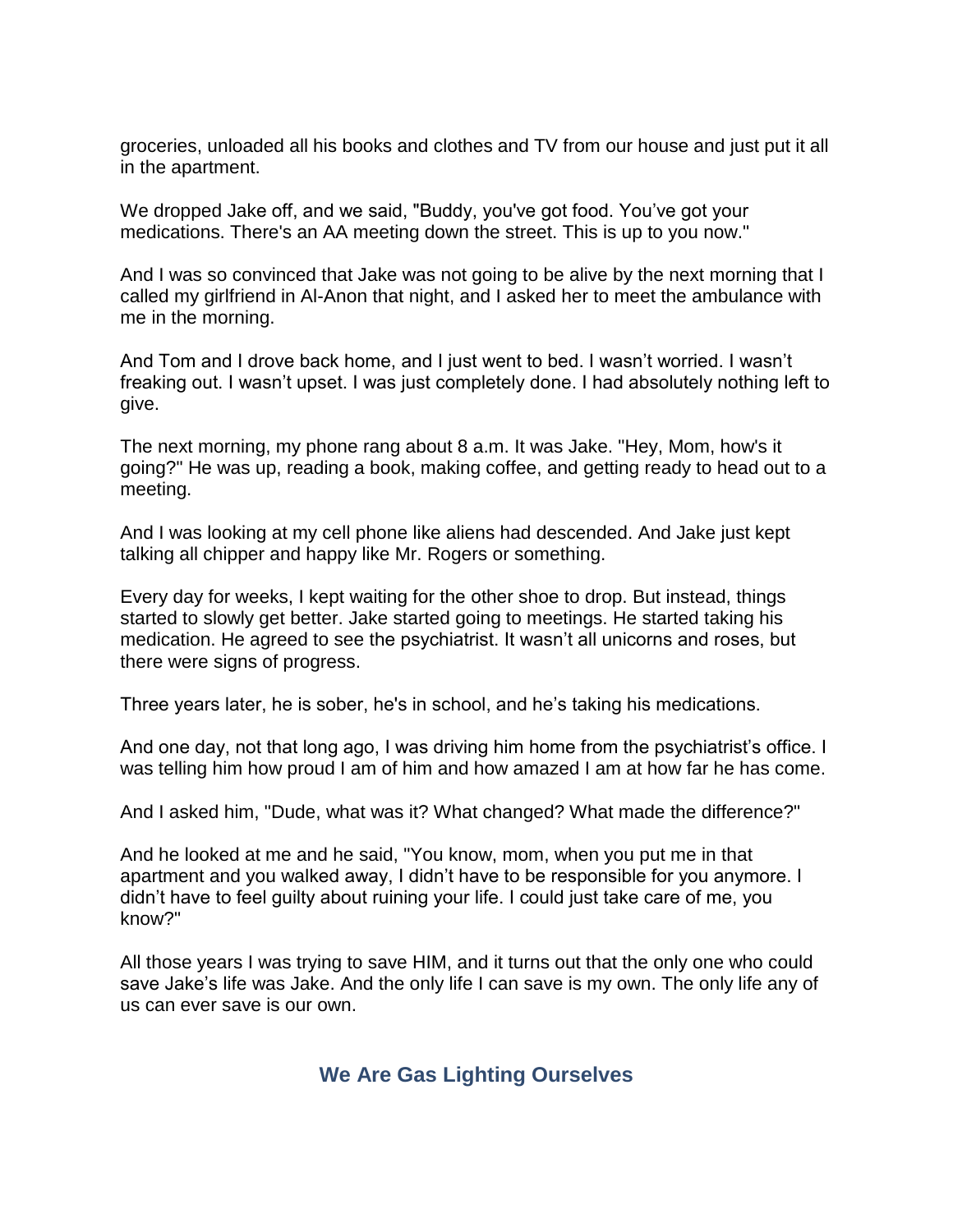That's something that we ALL have to learn as female entrepreneurs and marketers and copywriters. We have to save our own lives, and we have to do it over and over and over again.

In 2018, women of every race are still paid less than men, at every education level. And the *more* experience you have, the *wider* the pay gap.

You've heard that infamous statistic that women earn just \$0.80 on the dollar. But let's stop and do the math. In 2015, men working full-time earned a median annual salary of a little over \$50,000, while women earned just over \$40,000 a year.

That's a loss of over \$10,000 in median income every single year. Just because you're a woman.

Over a 40-year career, that's more than \$400,000. So you have to work an extra decade just to catch up! And black and Hispanic women face an even bigger gap. They have to work more than two decades past retirement just to close the gap. Which means unless you're a vampire, you'll never catch up.

Now, you'd think that as entrepreneurs and freelancers, the first thing we would do is close the pay gap. After all, we set our own price tag. Surely, we wouldn't sabotage ourselves? Right?

Wrong! FreshBooks, a Canadian accounting software company, did the math. They analyzed invoices from male and female freelancers recently. And they calculated that we charge 28% LESS than men. 28%! That's WORSE than eighty cents on the dollar! We are literally gas lighting ourselves.

And that's on us, ladies. If we want things to change, we can't sit around waiting for a knight on a white horse to ride to the rescue. We have to rescue ourselves.

## **So where do we begin? How do we take responsibility and save our own lives as female freelancers and entrepreneurs?**

Well it turns out, you are already doing one of the best things you can do right now, by reading this article and taking advantage of the power of the Titanides community.

# **Why Women Need a Room of Our Own to Succeed**

I was reading an article in the Harvard Business Review by Shawn Achor. He recently wrote a new book I love called *Big Potential*. It's about how the power of community can increase your chances of success. The research shows we quite literally all rise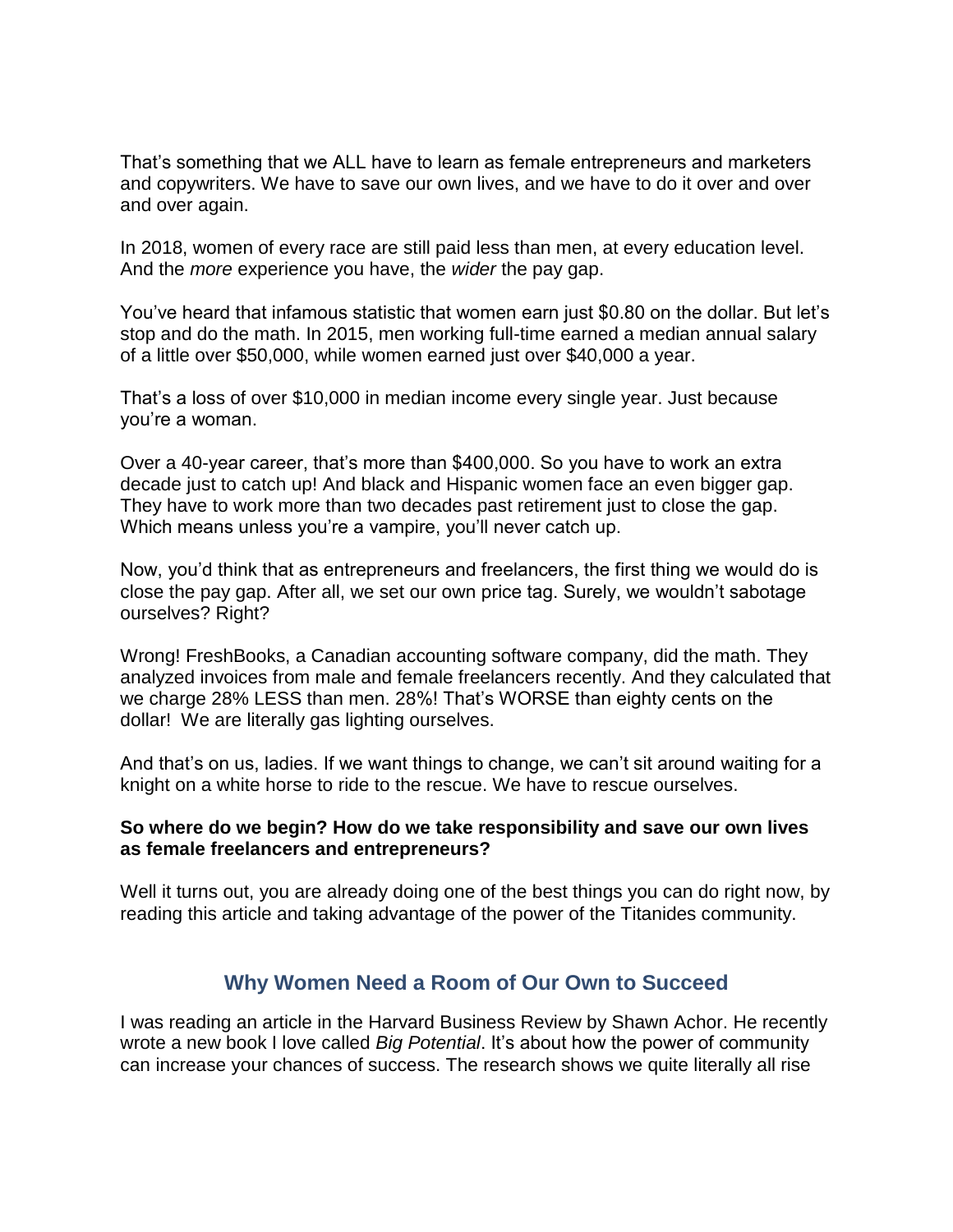#### together.

In the book, he tells the story of how he had just spoken at a large women's conference, and he was flying home. He had the program out on his lap, and the guy next to him asked about it. And when Shawn told him about the event, the guy said something dismissive like, "Does that crap really make any difference?"

Shawn was so frustrated at his inability to coherently defend the need for women's conferences and networking events that he called up another author, Michelle Gielan, and they decided to do a study of 2,600 women across all kinds of jobs and industries who attend a conference for women just like the Titanides event.

They decided to measure two things. They wanted to know, if a woman attends a networking event, does it improve her income? Does she in fact make more money?

And they wanted to know if a woman attends a woman's networking event, does she experience any *intangible* benefits? Is she less stressed, more confident, more connected?

They were hoping to show a modest improvement so that they could defend themselves against jerks on airplanes. But what they discovered blew their minds.

In the year after a woman attends a conference of women and connects with her peers, that woman has double the chance of getting a promotion. Double! Not only that, but she has triple the chance of earning 10% or more in the following year. Triple!

But it's not just about the money. Eight out of 10 women who attend a women's networking event report feeling more optimistic about their future. And 7 out of 10 women report feeling more connected.

Now, research shows when you feel more optimistic, you have better business outcomes. And when you feel more connected, you are happier and more successful. So no wonder their income went up!

## **Now, here's the thing. If you want these benefits (and those are some pretty awesome benefits in my opinion), you have to take action. This is not passive. It's active. You have to take action to save your own life.**

And you know what? It turns out we already know how to do this. The more than 60 letters in our wonderful book of female wisdom, *Why Didn't Anyone Tell Me This Sh\*t Before?*, prove it.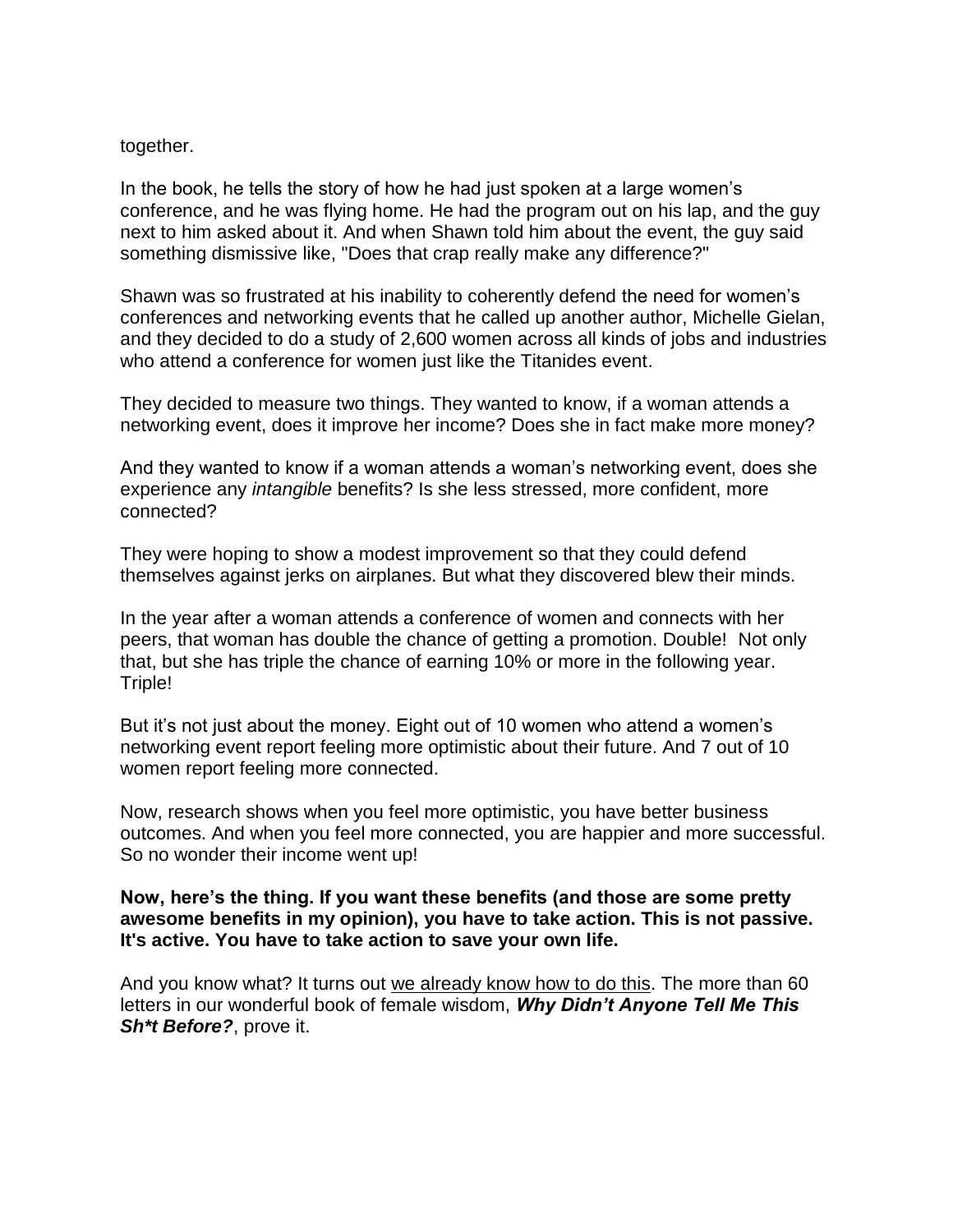We're working on finalizing our publishing plans as we speak. But for now, I want to share just a few pieces of life-saving wisdom from our community with you.

## **Now one of the first things you can do to save your own life is to…**

## **Charge What You Are Worth**

It was Jen Stevens who told her younger self…

*You can get the job done right and charge what you're worth. And you should. Because people will pay for it — when you ask them to.*

*Part of the reason that women earn 80 cents to every male dollar is because we're reluctant to ask for that extra 20 cents.*

So how do we ask? How do we even know what we are worth?

Well, first of all, we need to find the appropriate rate for the job, and we need to check that with someone before we agree to the price or send off the invoice.

Now when I first got into the business, my good friend Monica Day was one of my mentors, and she was working for one of the Agora companies at the time. And so when Agora's Mike Ward hired me for my first gig at The Oxford Club more than 10 years ago, I called Monica.

I had no idea what to charge. It could have been \$10 or \$10,000. I had no idea. And Monica took one look at my bid and said, "If you seriously don't increase your fees, I'm going to get on a plane and fly to Cincinnati and personally beat your ass..." And if you've met Monica, you know she would totally do it.

You see, she knew the going rate for that work, and she knew I was way underbidding it. So do a buddy check before you send out that bid or that invoice. And it's best if you check it with someone who is at or near your level and knows the going rate for your level of experience, because that changes. AWAI and Copy Chief also both have good pricing guides that can help. Do your homework, ladies.

I STILL make this mistake. I still worry that I'm charging too much. Or that the client can't afford it. And I lower my fees before I even negotiate. It's ridiculous!

I was recently bidding on a project with a new client, and I asked fellow copywriter David Deutsch to take a look at the bid for me because he had worked with this client before. And David called me back and said, "Double it." I said, "What?" He said, "Double it. Oh, and I'd increase the royalties too."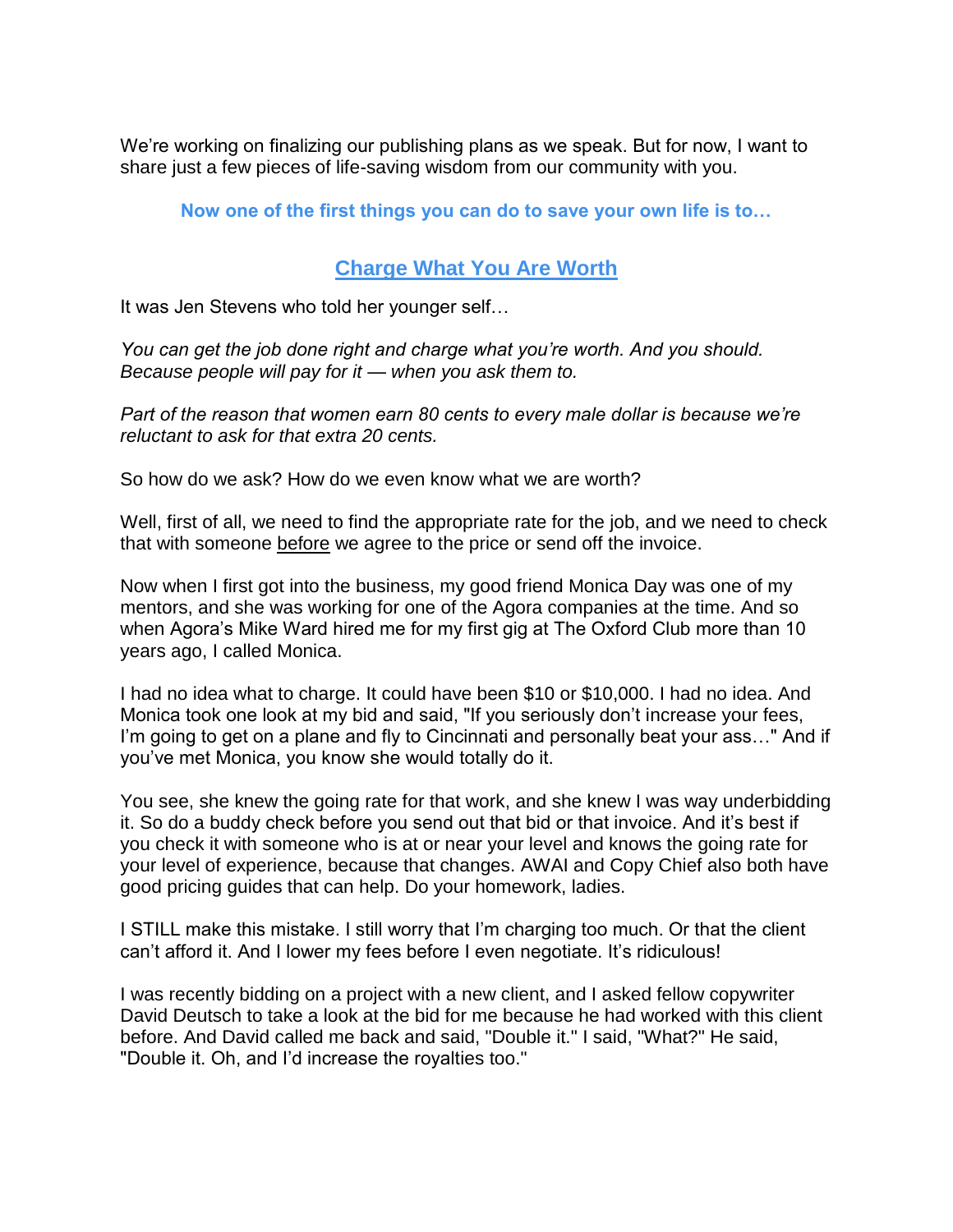So I doubled the bid. And I sent it out to the client. And guess what? No pushback, none, just done. He accepted the full flat fee. We negotiated the royalty a bit and that was it.

Overnight, I doubled my fee because I charged what I am worth. Because I charged like a man, and I billed like a man, and I priced myself like a man.

## **Ladies, take Jen Stevens's advice, charge what you are worth.**

Now, we're going to make a little scorecard as we go along. And I want you to score yourself on each category on a scale of one to ten so that when we get together next year, we can measure ourselves like in Shawn's study and see how we are doing.

So grab your pen and right now I want you to write down how you think you are doing with charging what you are worth. Give yourself a 1 if you're like mother Theresa and you give everything away. Give yourself a 10 if you always charge what you are worth. Then just write the number and maybe a sentence next to it about why you chose that number.

## **The second thing you can do to save your own life is to…**

# **Start Saying No**

Lisa Christoffel warned her younger self…

*Lisa, you're always the first to raise your hand to help, but you're not helping yourself at all. Every once in a while, you realize what you're doing and you start saying no.*

*Then, as soon as you have balance in your life, you start taking on more and more until you tip yourself into over-commitment all over again. You'll pay for this, with your health and your happiness.*

*Until one day you will be forced to wake up and start looking around at how you're living your life, how you're spending your precious time.*

Many of us work from home and we're working all day and we're doing laundry in between phone calls and we're loading and unloading the dishwasher and scheduling doctors' appointments and calling the plumber. And some of us are trying to take care of our kids at the same time and we're sending emails at 3 a.m. because it's the only time the house is quiet and we can think.

And yes, things have changed since my mother's generation. My husband actually knows how to use the vacuum cleaner and he's the one who does the dishes in our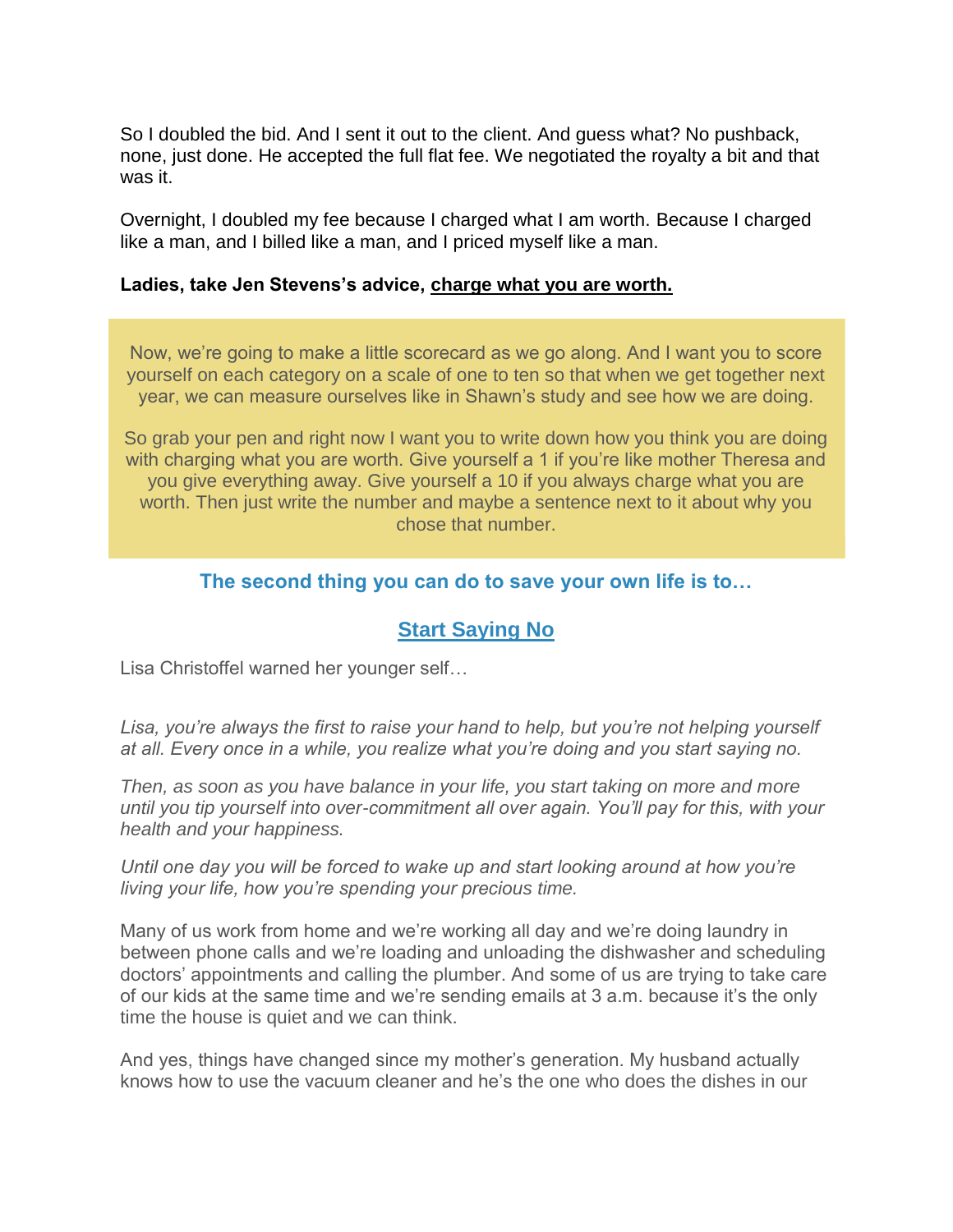house. He'd even be happy to do the laundry except I forbid him to touch my clothes after he shrank my favorite sweater until it wouldn't even fit the dog.

Bright Horizons, a chain of national childcare centers around the United States, did a study. And they discovered that yes, women are starting to earn more money and more of us are becoming the breadwinners… but our male partners, they're *still* not sharing equally in the household management… because WE are the ones still carrying the "mental load."

What do I mean by the mental load? Let's say your husband offers to cook dinner. This is great. But if you send him 10 text messages saying, "So there's spaghetti in the cupboard, there's a jar of sauce, there's some hamburger in the refrigerator, but remember don't put mushrooms in, because Johnny's allergic to them, but if you could make the spaghetti, and have that ready by 5 pm before we leave for soccer practice..." If you are planning everything that he's executing, you are carrying 100% of the mental load. Even if he did boil the water!

And when you complain if he says, "But you didn't ask me to do that…" then you are still carrying the mental load!

As women, we are TWICE as likely to manage the business of the household, and THREE times as likely to manage our children's schedules.

I had no idea how much of the mental load I was carrying until my son became very seriously ill with mental illness and addiction. My husband Tom and I were thrust into all these family counseling programs.

It was pretty rapidly apparent that I was carrying all the mental load for our crazy dysfunctional family. I will never forget when the counselor gave us an assignment one week to switch roles. I was supposed to do whatever my husband did, and he had to do everything I did. Sounds like a reality TV show, right?

What happened is, Tom suddenly had to carry the mental load for the entire family. He had to keep track of Jake's doctor's appointments. He had to make sure he understood the insurance forms. He had to deal with prescriptions and the mental healthcare system, which will drive you crazy if you aren't crazy to begin with.

Meanwhile, I found myself wandering around the house trying to figure out what to do with all my extra time, and I ended up reading about four novels in a week.

This year I've been travelling so much for business that Tom probably carries more of the mental load than I do. I remember I was in California for work earlier this year, and my son Nathan calls me up and says, "Mom, can you stop at the store and pick up some food for dinner? There's like nothing to eat here." and I say "Dude, I've been gone for three days, I'm in California." And he's like, "Oh."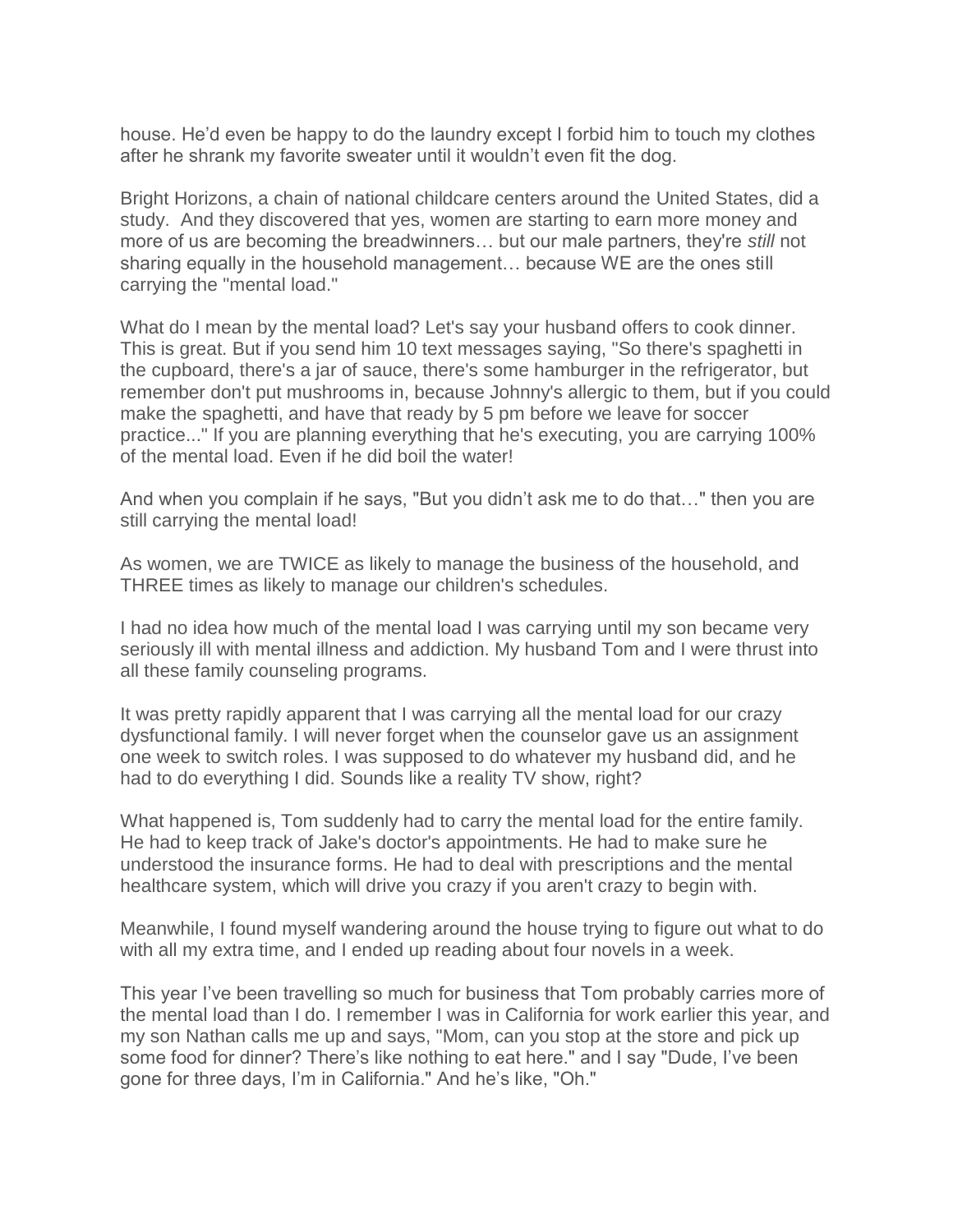He's so used to Tom running the household that he didn't even notice I was gone. If this had been ten years ago, he would have starved to death before I got back.

But we don't just carry the mental load at home with our husbands and kids. We also do this when we're on projects with other people when we end up acting like "the mom" in business situations.

I notice many times with my male clients, I am the one carrying the mental load for the entire project. I'm the one emailing the guru at 4:00 a.m. to remind him that he promised that he would get us the data today. I'm the one emailing the entire team to point out that the trade in the special report has expired.

I just finished a project a year ago for an options trading service, and I actually sat down and divided up the hours I was actually writing or researching copy vs. the amount of time I was carrying the mental load for the project and basically acting as the mom for the entire team. Almost half of my project time was spent carrying the mental load. And just like at home, I wasn't getting paid for that extra time.

So I brought it up and they actually hired someone to do the job I was doing for free.

## **Ladies, take Lisa's advice and just say, NO. Stop carrying all the mental load.**

Score yourself on a scale of 1 to 10. How are you at saying no? How much of the mental load are you carrying?

1 means nothing in your house happens unless you plan it and direct it and your boss texts you to ask when the weekly meeting starts every damn time…

And 10 means your partner can plan a five-course meal without you and your kid actually knows when he has soccer practice and your boss reminds you of the meeting. Just write your number down and a sentence or two about why it's appropriate.

## **The third thing you can do to save your own life is to…**

# **Put Yourself First**

Joyce Hollman wrote to her younger self…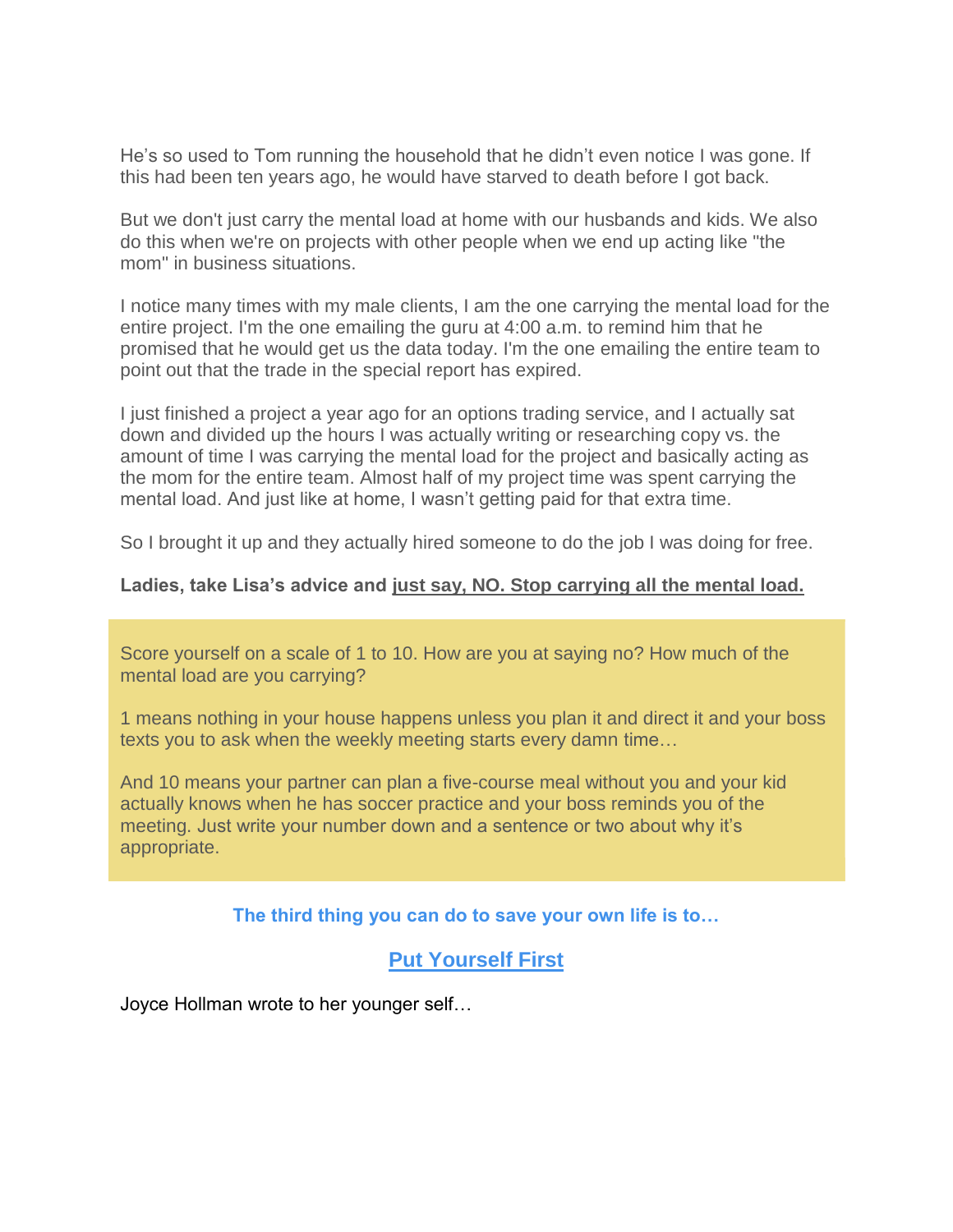*As you learn to take time to get still and listen to your inner voice, you will start to understand what you need from your life. When you stop running around, doing, doing, doing all the time, you will start to hear that small, still voice.*

*You won't be able to immediately fulfill everything you realize you need, but there will come a day where you can put a stake in the ground and say that the situation is no longer working for you. You'll release yourself from the role of caretaker…*

Bank of America does a survey of small business owners in the United States every couple of years. And one of the questions they asked in 2014 was about personal sacrifice. And it's probably no surprise to you that more than seven out of ten small business owners admitted they've made significant personal sacrifices for their business.

But when they asked business owners, "What have you sacrificed?", there was a huge difference between men and women. Men said, "Time with my wife and my kids," but women said, "Time for myself and my social life."

So we skip our book club even though we love it. We skip out on girls' night even though we love hanging out with our girlfriends. And we don't get a massage, and we don't do the things that make us feel fed and cared for.

We're women. We love caring for people. We love caring for the people in our lives. And we love showing up for our partners, for our children, for our families. To do that, we choose to sacrifice our own self-care. Oftentimes our own social lives.

So let me ask you this question: How much time do you spend taking care of yourself vs. taking care of others?

Healthy Women and Working Mother Magazine recently asked women to rank the time they spent managing their own health care vs. caring for others.

Turns out we do not put our own health first… that's our children. And we don't put ourselves second… that's our cat. And we don't put ourselves third… that's our parents. And we don't put ourselves fourth… that's our partners. We come in dead last. Fifth place.

And that's ONLY if we get around to taking care of our own health at ALL. Nearly eight out of ten of us never get around to our own health appointments at all because we're too busy taking care of everyone else. My colleague Jen Adams cracked me up recently when she told me her family doctor refused to book another appointment for her children until Jen booked her own physical.

I had my own come-to-Jesus moment recently. I was drinking Red Bull and eating goldfish crackers while pulling an all-nighter to get a client's copy done. And I said,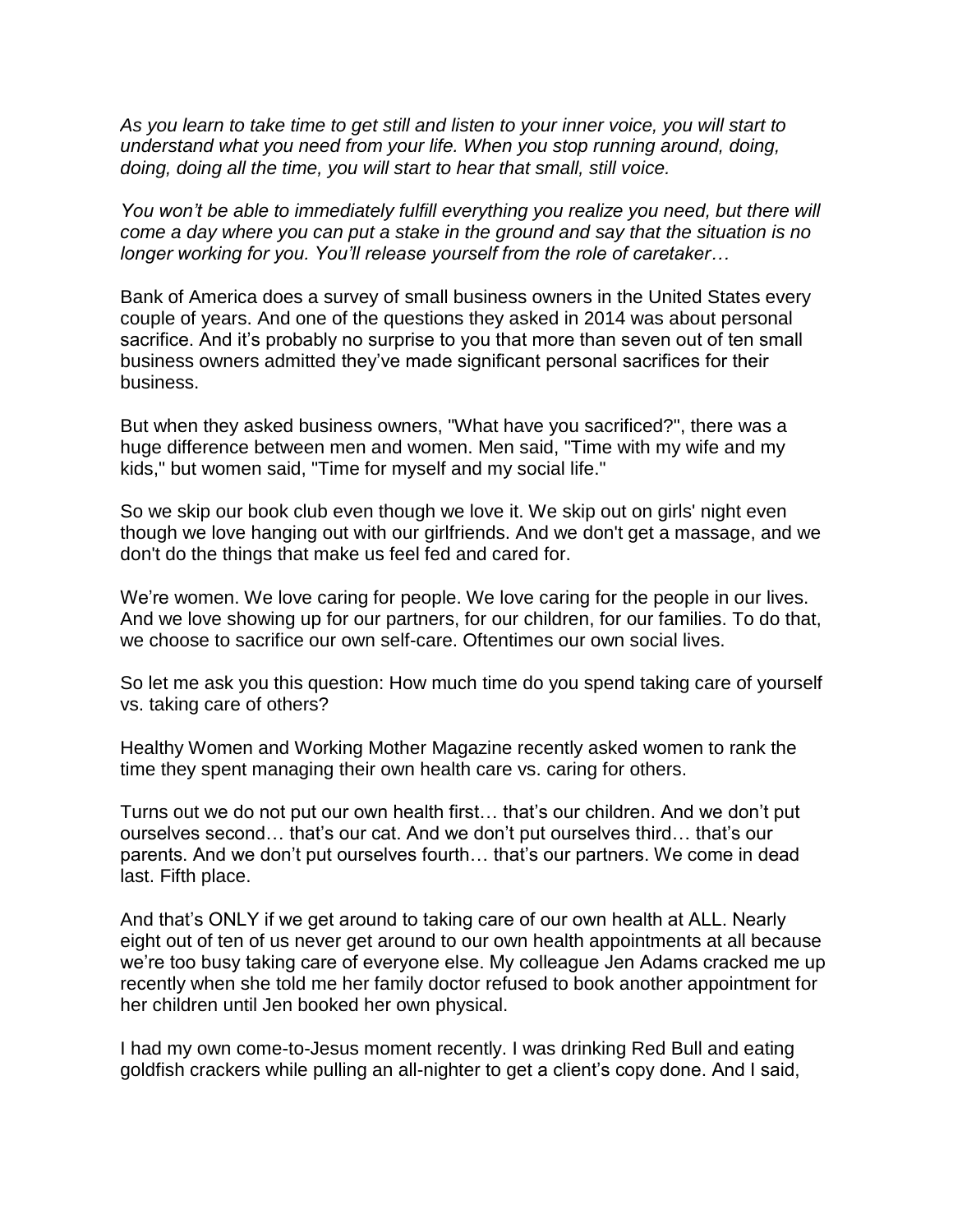"This shit has got to stop." And I cancelled all my travel from July until the beginning of October. And I started cutting back on sugar and caffeine and eating healthier and taking walks.

But it's not easy. I've still got at least 20 pounds to lose and I need to exercise more. And I'm still sneaking Starbucks and chocolate. But I'm trying. And yes, it would have been great to be at the Titans meeting or to accept my invitation to Baby Bathwater or to NOT miss my Bo Eason mastermind group this month. But I made a decision to put myself first to take care of ME rather than running around taking care of everyone else.

And this is my commitment for the next year. Because you can't succeed as a female entrepreneur if you are not taking care of this instrument, this body. We are not just disembodied heads walking around supporting others and working like dogs. We have to take care of ourselves. And that means finding time for ourselves and taking care of our own health.

## **Take Joyce's advice. Stop taking care of everyone else and start put yourself first.**

## **That is how we quite literally save our own lives.**

Score yourself, scale of 1 to 10. How good are you at putting your own needs first? 1 means you're coming in dead last (if you're not already dead). And 10 means you're taking care of your health, your social life and your own well-being. Your oxygen mask is on. Again, write down the number and a few sentences about why you chose that number.

## **Ok, we're making progress on closing the gap, but we're not done yet.**

#### **Biggest obstacle quiz:**

So a bunch of crazy Canadian researchers looked at all the obstacles women face in building a business. And they found five major obstacles:

- 1. Limited business experience and training
- 2. Access to capital
- 3. Hostile climate for women
- 4. Negative effects on the family
- 5. Negative self-image women have about their own abilities

Now which one do you think was the biggest obstacle?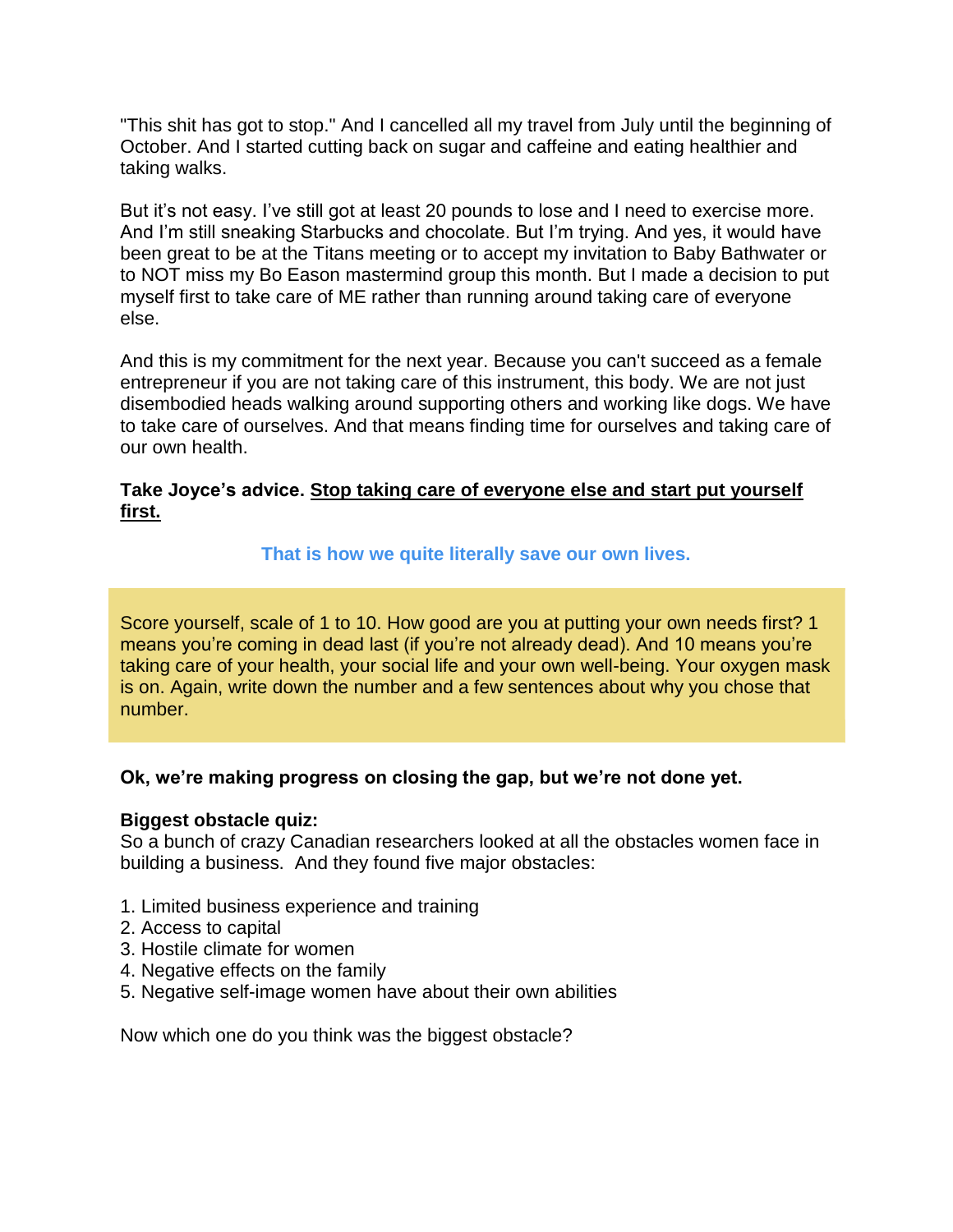Believe it or not, the number one obstacle women faced was **their own negative self-image**. And once again, that's on us, ladies.

## **That's why if you want to save your own life, you need to…**

# **Be Your Own Biggest Fan Girl**

We all have an inner critic or "mean girl." We all have that nasty judgmental voice in our heads that bullies us and tells us we're not good enough. She just shouts louder in some of us.

Sometimes confidence truly is a case of faking it until you make it. Early in my career, I mentored a group of young male copywriters like Henry Bingaman and Roy Furr and Guillermo Rubio. They were like the "cocky posse," all full of testosterone and swagger.

It was Henry who really helped me change my own image. He taught me to own my successes and stop discounting my abilities. He used to say our egos balanced each other out.

And Kevin Rogers, founder of Copy Chief, helped me to change my self-image too. If you've ever had Kevin introduce you on one of his podcast episodes, you know what I'm talking about. He makes you sound like Wonder Woman, Joan of Arc and Lady Gaga all wrapped up in one. When I doubt myself, I just pull up that podcast and listen to that intro over and over again.

It was Kevin and Henry who really helped me to shut up that "mean girl" critic and replace her with John Wayne with boobs. They taught me to own my successes.

Here's how Pauline Longdon, a great mentor to so many women, put it when talking to her younger self…

*In time you will learn never to live down to the expectations others have of you. People you trusted set the bar way too low for you, and many wrote you off. They said you'd never amount to much, but they were so wrong.*

*They told you that you'd never be a good copywriter because you're female… and through sheer grit, pig-headed determination and countless hours of hard work, you will make them eat their ugly words.*

*The truth is that you won't ever be a good copywriter because you're female. You're an exceptional copywriter, because you're you. You will become quite the wordsmith, and you will need no qualifiers.*

#### **Take Pauline's advice, and make them eat their ugly words.**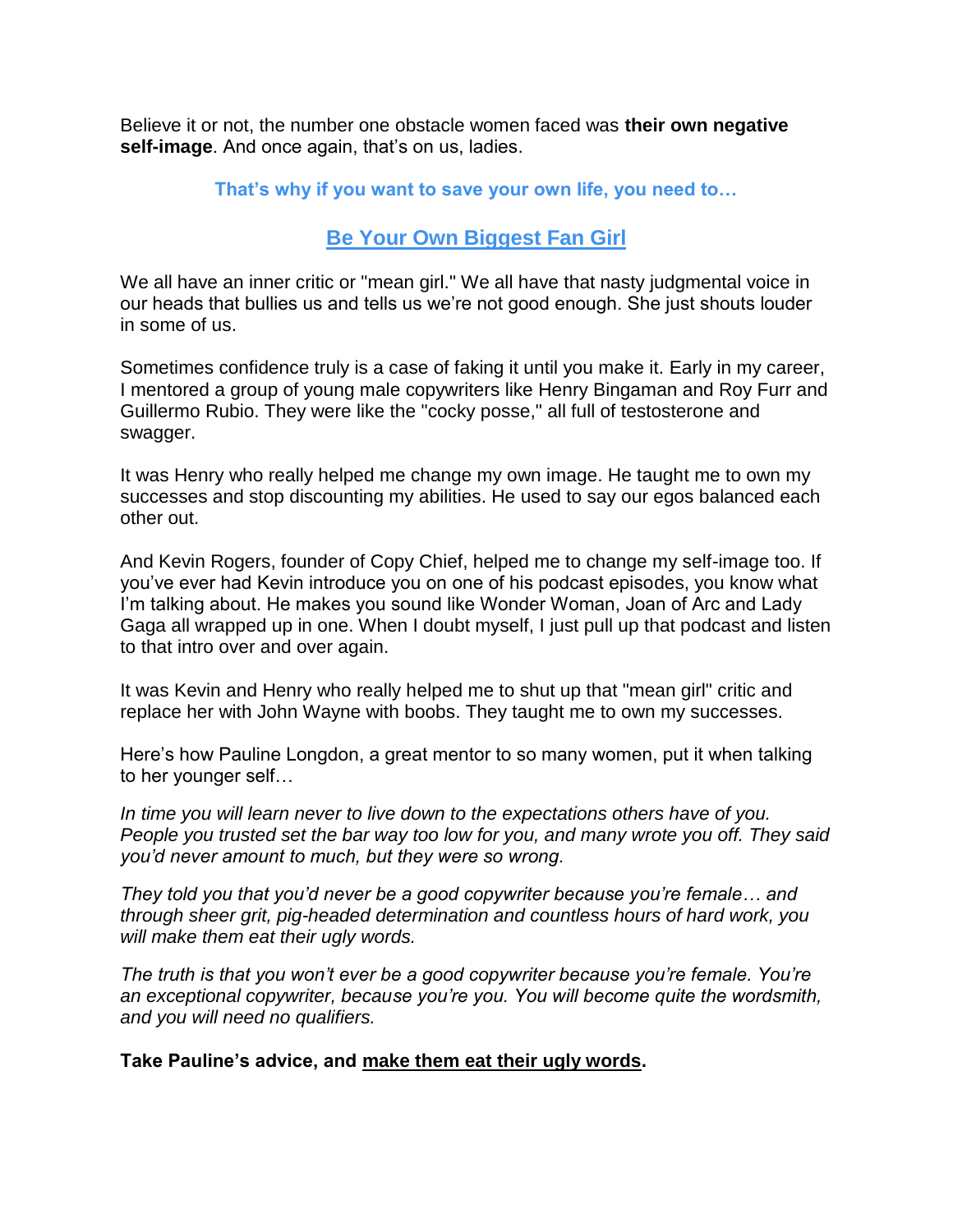Ok, how's that bitch in your head? Scale of 1 to 10. How strong and healthy is your self-image? #1 means that nasty judgmental critic is tearing you apart. 10 means you're a member of the cocky posse and you've got more swagger than Old Spice.

This is one of the reasons why I insist that we build each other up and support each other in this community. We already are our harshest critics. We sure as heck don't need to fuel that by tearing each other down.

**Not only do you need to be your own best fan girl, you also need to…**

# **Be Somebody Else's Biggest Fan**

Look, I know how hard it can be to maintain your confidence, especially when you are struggling, or you have a losing promotion, or you have a setback in your business. It's really easy to start beating ourselves up, and that's why one of the best things we can do in this group is BE SOMEBODY ELSE'S BIGGEST FAN. Instead of tearing each other down, celebrate each other's successes, and be there to support and remind each other of our greatness during our most challenging times.

I recently posted about the Sports Congress package I wrote with Bo Eason and Richard Rossi in our Facebook group. I had been working on that launch for MONTHS and MONTHS and I'd been posting and sharing about the process. And the client loved the copy and everyone thought it was going to be this massive success. Instead, it was a complete wipeout.

And this entire community had my back. Carline Cole told me to get some pralines and cream ice cream and remember the important things in life. Lori Haller gave me her classic shouty caps LOVE YOU encouragement, Michele Wolk reminded me of my past controls and pointed out that I've beat some big names in my time. There were dozens and dozens of comments. That is what I mean by "be someone else's fan club."

**And the final way you can save your own life is to…**

# **Risk More And More Often**

Serena Savage wrote a beautiful letter to her younger self about her fear of failing…

*"Know that persistence in the face of failure is the key to progress. Know that you can forgive yourself, and that giving yourself space will help you become the person you want to be. Finally, know that every good thing is on the other side of fear, and that you deserve all the good that's coming to you."*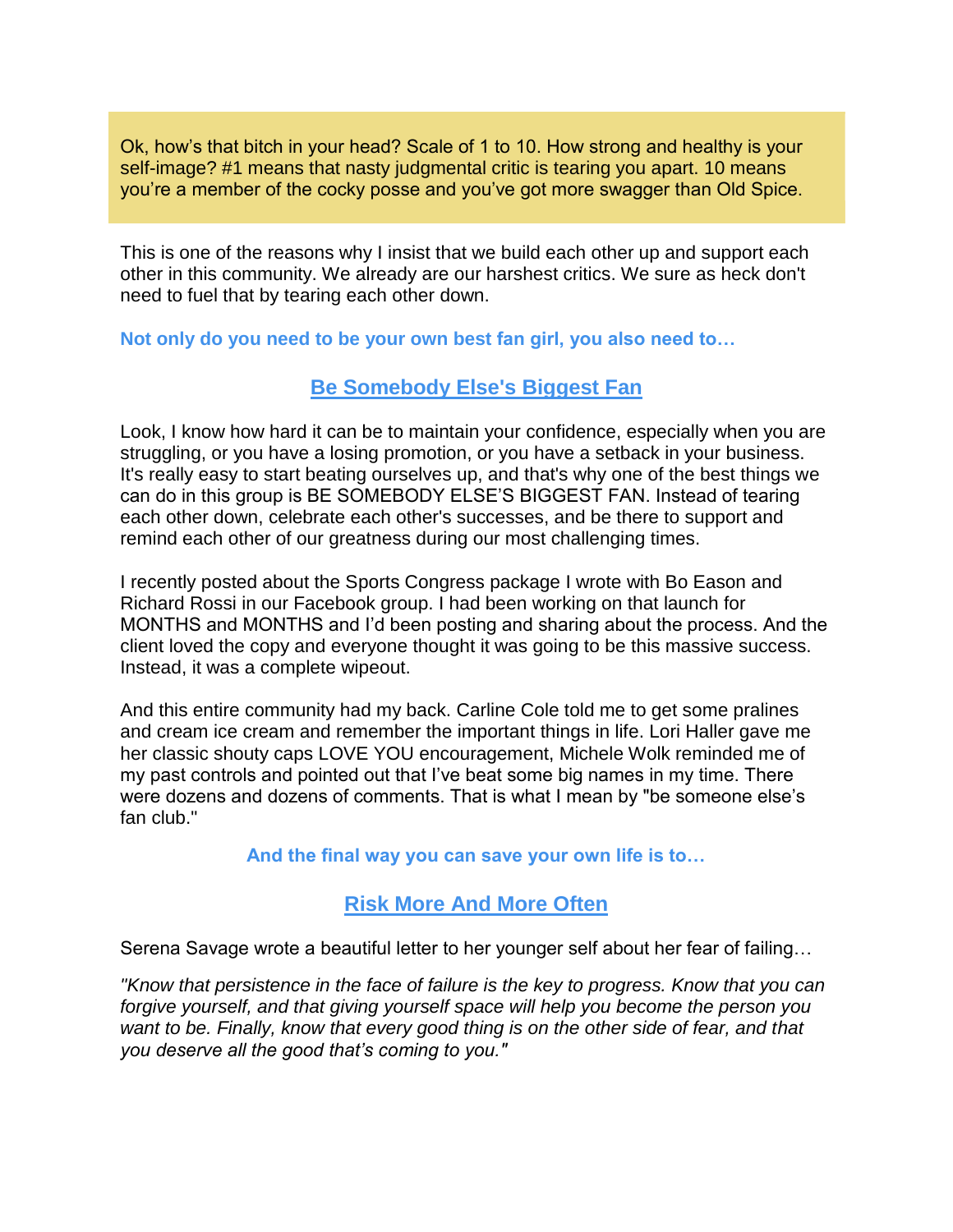*The Journal of Entrepreneurship* did this "meta analysis" where they looked at all of the research done on male vs. female entrepreneurs.

According to the analysis, many female entrepreneurs are freaking terrified to fail. Not only that, but our unwillingness to fail stunts our growth.

Because we're afraid to take risks, our businesses do not grow as quickly. We don't want to risk failing, so we play small and we stay small as a result.

Now this does not mean these things are true for every woman. It just means in general, this is one of the differences they find.

I was talking with David Deutsch about my fear of failure a while ago. And he sent me a YouTube link. I looked all over the place, but I couldn't find it.

But here's the idea, this young guy, probably in his 30s, wanted to start taking more risks and get over his fear of failure. So he did something called the "40 days of failing" or something like that. Every day, he pushed himself to risk more.

One day he went to a restaurant and he asked the waitress to dance with him. He literally played a song on his iPhone and asked her to dance in the aisle. Another day he sang out loud badly on a street corner at the top of his lungs. Then he tried to convince random people to give him \$100 for no reason. And he posted about all these different risks that he was taking all the time.

For me, it was my son who helped me overcome my fear of failure. It was only after I had failed to save him over and over again from drug addiction and mental illness that I stopped being afraid of failure. Because I literally had nothing left to lose. Here's what I told that younger self,

*"You'll fail at everything you do to save your boys. You will finally admit defeat and give up all control. You will stop trying to be the perfect mother. You will make every mistake over and over again until you wear your failure like a scarlet letter on your breast for all to see.*

*You will be pounded by life like a meat tenderizer until all that is left is a fragile tender thing. Only then will you understand that love is the only thing that matters. Kindness is all you have left to give."*

It was only then that I found the courage to start the Titanides. It was only then that I could take the risk to start this community, to host a conference even though I'd never done it before, to build a website, to lead a Facebook community, to create a safe space for women in this industry to come together. Because I was no longer terrified of failing.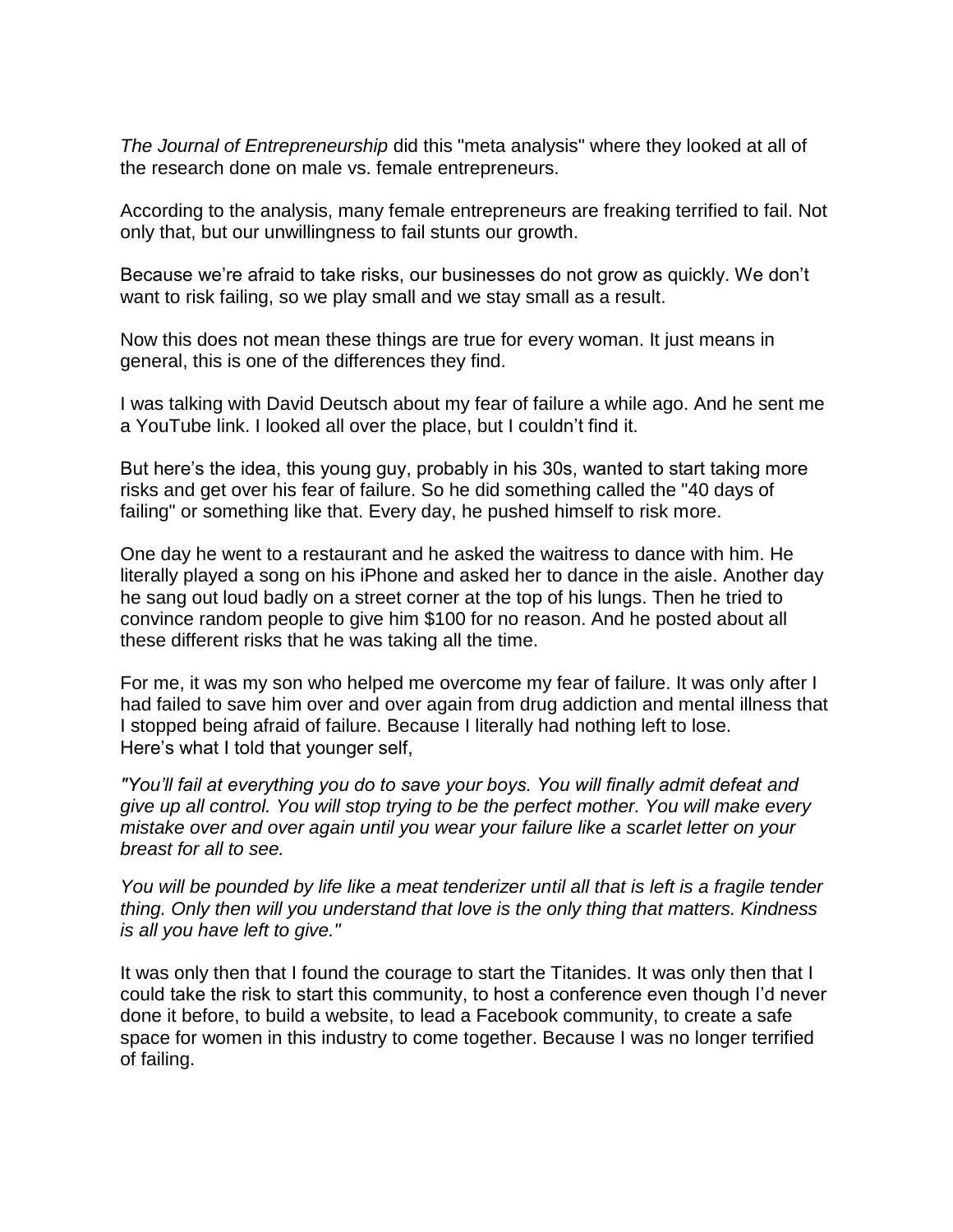## *So take Serena's advice and risk more because every good thing is on the other side of fear, and you deserve all the good that's coming to you.*

Ok, final score. How risky are you? Again, just write down a number from 1 to 10. 10 is bungee jumping off a cliff on a regular basis and 1 is afraid of your own shadow. Tell me how you're doing on risk and write down a line or two about why you scored yourself this way.

Now, I want you to add up all your numbers. All five categories and write down your total in your journal and circle it and put down today's date.

We're going to work on these five areas for the next year, and we're going to get those scores up. We're going to close that gap.

# **We All Shine Brighter Together**

#### **(Or how our asses light up the darkness ;-)**

At our very first Titanides dinner three years ago, we developed three founding principles. We said Titanides leap before we are ready, we get back up when we fall down, and we pay it forward to other women.

And our little community has grown from 18 women around a dinner table in Stamford, Connecticut, to 60 women at this year's event and over 400 women in our Facebook community. For those of you who are new, welcome. And those of you returning, welcome back.

Again, just by participating in this women-only community, you increase your chances of success. Not only can you increase your income by 10% this year, but you can lower your stress, feel more connected, and boost your confidence too.

But you have to fight for yourself. You have to be willing to put your own oxygen mask on first – to use an overused but accurate cliché.

If you are a Titanide, then you are going to commit to saving your own life. And you are going to be a lifeline for every woman in this community. You're going to watch out for each other and mentor and support each other.

Shawn Achor tells another story in *Big Potential* that I love. One dark night in 1935, a biologist from Washington State named Hugh Smith was doing research deep in a mangrove forest in Southeast Asia. As he sat in the darkness, all of a sudden, the